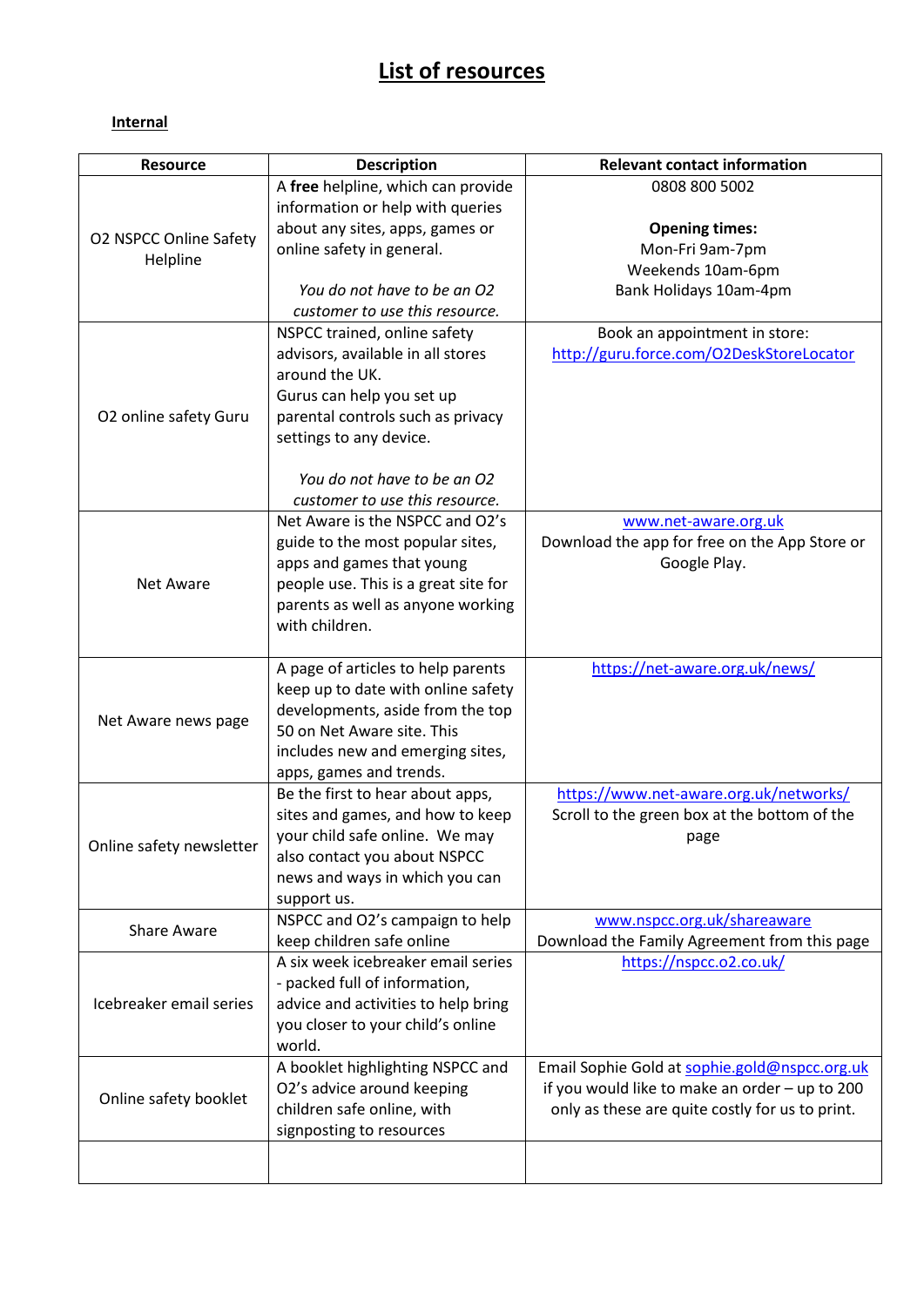# **List of resources**

| NSPCC O2 online safety |                             | An hour-long interactive           | If you're a school and interested in hosting a  |
|------------------------|-----------------------------|------------------------------------|-------------------------------------------------|
| parent workshops       |                             | workshop with tips, tools and      | workshop for parents, please email              |
|                        |                             | advice on how to keep your child   | schools@nspcc.org.uk to find out if they're     |
|                        |                             | safe online. Talking about online  | available in your local area.                   |
|                        |                             | safety with your child doesn't     |                                                 |
|                        |                             | need to be difficult -build your   | If you're a community group or local business,  |
|                        |                             | confidence to have those           | please email parentworkshops@nspcc.org.uk to    |
|                        |                             | important conversations and learn  | find out if they're available in your area.     |
|                        |                             | where to go for help and advice.   |                                                 |
|                        |                             |                                    |                                                 |
|                        | Online safety               | General website page with online   | https://www.nspcc.org.uk/preventing-            |
|                        |                             | safety resources and advice        | abuse/keeping-children-safe/online-safety       |
|                        |                             | Conversation starters to help      | https://www.nspcc.org.uk/preventing-            |
|                        | Talking to                  | parents start conversations with   | abuse/keeping-children-safe/online-             |
|                        | your child                  | their children about their online  | safety/talking-your-child-staying-safe-online/  |
|                        |                             | world                              |                                                 |
|                        |                             | Top tips on how to keep children   | https://www.nspcc.org.uk/preventing-            |
|                        | Technology,                 | safe when using technology, toys   | abuse/keeping-children-safe/online-             |
|                        | Toys and the                | and the internet, especially       | safety/technology-toys-and-the-internet/        |
|                        | Internet                    | internet-connected toys            |                                                 |
|                        |                             | This page informs what parental    | https://www.nspcc.org.uk/preventing-            |
| <b>NSPCC</b>           | Parental                    | controls are and how you can set   | abuse/keeping-children-safe/online-             |
| online                 | controls                    |                                    |                                                 |
| safety                 |                             | up parental controls               | safety/parental-controls/                       |
| pages                  | Online games                | Explains the risks of online       | https://www.nspcc.org.uk/preventing-            |
|                        |                             | gaming, how to decide what         | abuse/keeping-children-safe/online-             |
|                        |                             | games are best for your child and  | safety/online-games-helping-children-play-safe/ |
|                        |                             | ways to keep them safe.            |                                                 |
|                        | Video chat,                 | More information about video       | https://www.nspcc.org.uk/preventing-            |
|                        | sharing and<br>streaming    | apps, the risks children face when | abuse/keeping-children-safe/online-             |
|                        |                             | using them and what parents can    | safety/video-chat-sharing-streaming/            |
|                        | apps                        | do to help keep children safe.     |                                                 |
|                        | Sexting                     | Provides information on what       | https://www.nspcc.org.uk/preventing-            |
|                        |                             | sexting is, the risks and how to   | abuse/keeping-children-safe/sexting/            |
|                        |                             | stay safe.                         |                                                 |
|                        | Childline                   | The Childline website has          | 0800 1111                                       |
|                        |                             | information for children and       | www.childline.org.uk                            |
|                        |                             | young people about all sorts of    |                                                 |
|                        |                             | issues, including keeping safe     |                                                 |
|                        |                             | online. Young people can also      |                                                 |
|                        |                             | contact Childline by phone or      |                                                 |
|                        |                             | online chat for support from a     |                                                 |
|                        |                             | counsellor.                        |                                                 |
|                        | Childline-<br>Cyberbullying | This page has information on       | https://www.childline.org.uk/info-              |
|                        |                             | different types of bullying, what  | advice/bullying-abuse-safety/types-             |
| Childline              |                             | to do if the child themselves, or  | bullying/online-bullying/                       |
|                        |                             | their friend is being bullied      |                                                 |
|                        |                             | This page provides children with   | https://www.childline.org.uk/info-              |
|                        | Childline-                  | information on how to keep their   | advice/bullying-abuse-safety/online-mobile-     |
|                        | Staying safe                | devices safe, info about online    | safety/staying-safe-online/                     |
|                        | online                      | communities and how to get help    |                                                 |
|                        |                             | with cyberbullying                 |                                                 |